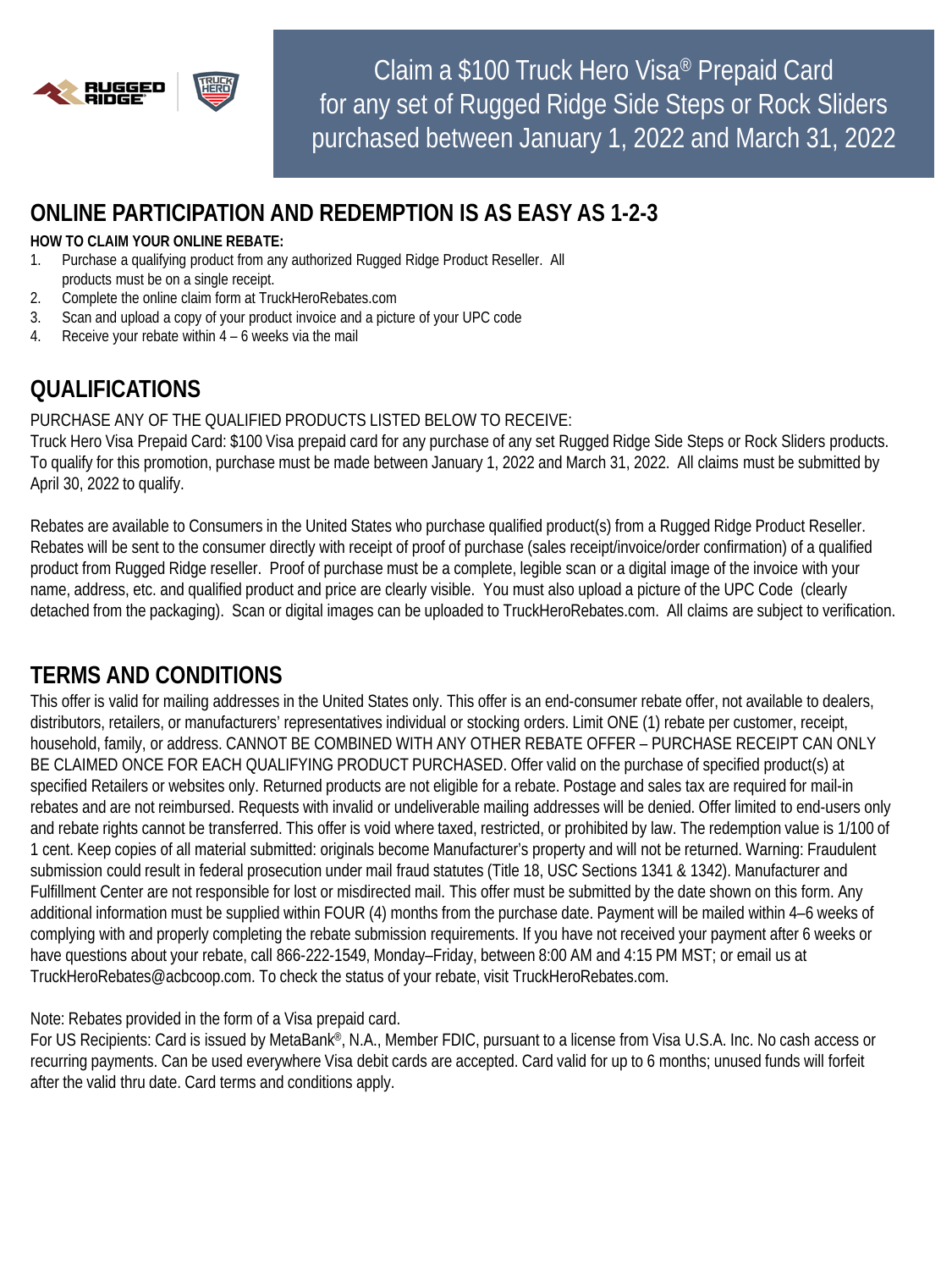

Claim a \$100 Truck Hero Visa® Prepaid Card for any set of Rugged Ridge Side Steps or Rock Sliders purchased between January 1, 2022 and March 31, 2022

### **REQUIRED CUSTOMER INFORMATION**

Please complete the form below for mail-in offers. For faster processing you can file your rebate claim online at TruckHeroRebate.com. Claims must be filed online or submitted by mail (postmarked) by 4/30/22.

### **HOW TO CLAIM YOUR REBATE:**

- 1. Purchase a set of Rugged Ridge Sid Steps or Rock Sliders. All products must be on a single receipt.
- 2. Enter the product number here
- 3. Attach a copy of your product invoice and a picture of the UPC code
- 4. Receive your rebate within 4-6 weeks via the mail

NAME TO WHICH THE PAYMENT SHOULD BE ADDRESSED

Mail-in Submission Complete the below form and mail it, along with all supporting documentation to:

Truck Hero Rebate Offer # **THRRC2107(US)** Dept. 143900-103 P.O. Box 52106 Phoenix, AZ 85072

| STREET ADDRESS (P.O. BOXES ACCEPTABLE ONLY IN AK) Addresses not recognized by the Postal Service will not be approved.) |                |                 |
|-------------------------------------------------------------------------------------------------------------------------|----------------|-----------------|
|                                                                                                                         |                |                 |
| <b>CITY</b>                                                                                                             | STATE/PROVINCE | ZIP/POSTAL CODE |
| EMAIL (Supplying your email address will allow us to communicate your rebate status.)                                   |                |                 |
|                                                                                                                         |                |                 |

Check here if you would like to receive promotional messages, including special discounts and offers, from Truck Hero's family of brands.

## **TERMS AND CONDITIONS:**

This offer is valid for mailing addresses in the United States only. This offer is an end-consumer rebate offer, not available to dealers, distributors, retailers, or manufacturers' representatives individual or stocking orders. Limit ONE (1) rebate per customer, receipt, household, family, or address. CANNOT BE COMBINED WITH ANY OTHER REBATE OFFER – PURCHASE RECEIPT CAN ONLY BE CLAIMED ONCE FOR EACH QUALIFYING PRODUCT PURCHASED. Offer valid on the purchase of specified product(s) at specified Retailers or websites only. Returned products are not eligible for a rebate. Postage and sales tax are required for mail-in rebates and are not reimbursed. Requests with invalid or undeliverable mailing addresses will be denied. Offer limited to end-users only and rebate rights cannot be transferred. This offer is void where taxed, restricted, or prohibited by law. The redemption value is 1/100 of 1 cent. Keep copies of all material submitted: originals become Manufacturer's property and will not be returned. Warning: Fraudulent submission could result in federal prosecution under mail fraud statutes (Title 18, USC Sections 1341 & 1342). Manufacturer and Fulfillment Center are not responsible for lost or misdirected mail. This offer must be submitted by the date shown on this form. Any additional information must be supplied within FOUR (4) months from the purchase date. Payment will be mailed within 4–6 weeks of complying with and properly completing the rebate submission requirements. If you have not received your payment after 6 weeks or have questions about your rebate, call 866-222-1549, Monday–Friday, between 8:00 AM and 4:15 PM MST; or email us at TruckHeroRebates@acbcoop.com. To check the status of your rebate, visit TruckHeroRebates.com.

Note: Rebates provided in the form of a Visa prepaid card.

For US Recipients: Card is issued by MetaBank®, N.A., Member FDIC, pursuant to a license from Visa U.S.A. Inc. No cash access or recurring payments. Can be used everywhere Visa debit cards are accepted. Card valid for up to 6 months; unused funds will forfeit after the valid thru date. Card terms and conditions apply.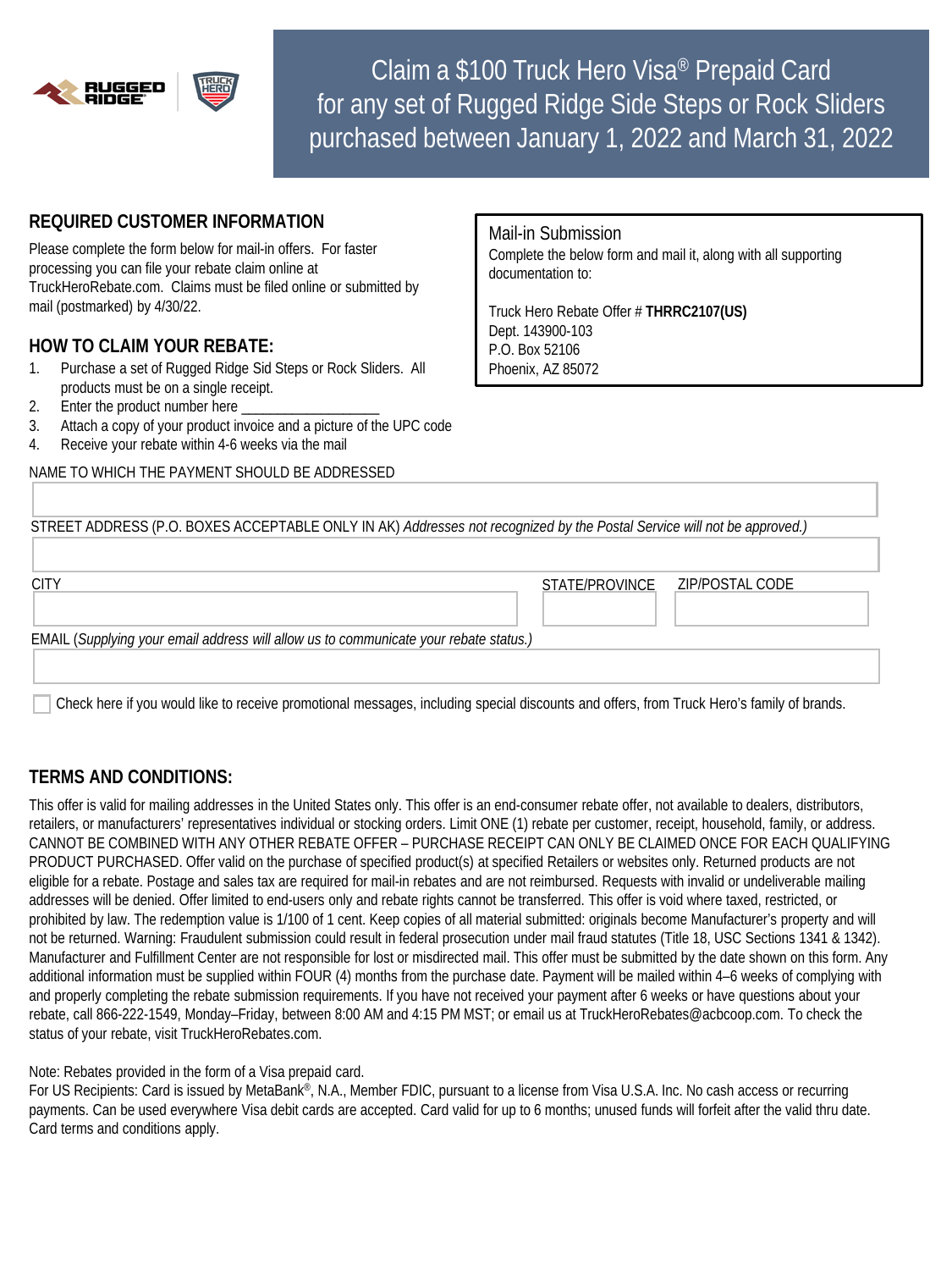

Claim a \$30 Truck Hero Visa® Prepaid Card for any set of 3 or 4 Rugged Ridge Floor Liners purchased between January 1, 2022 and March 31, 2022

## **ONLINE PARTICIPATION AND REDEMPTION IS AS EASY AS 1-2-3**

#### **HOW TO CLAIM YOUR ONLINE REBATE:**

- 1. Purchase a qualifying product from any authorized Rugged Ridge Product Reseller. All products must be on a single receipt.
- 2. Complete the online claim form at TruckHeroRebates.com
- 3. Scan and upload a copy of your product invoice and a picture of your UPC code
- 4. Receive your rebate within 4 6 weeks via the mail

# **QUALIFICATIONS**

### PURCHASE ANY OF THE QUALIFIED PRODUCTS LISTED BELOW TO RECEIVE:

Truck Hero Visa Prepaid Card: \$30 Visa prepaid card for any purchase of any set of 3 or 4 Rugged Ridge Floor liner products. To qualify for this promotion, purchase must be made between January 1, 2022 and March 31, 2022. All claims must be submitted by April 30, 2022 to qualify.

Rebates are available to Consumers in the United States who purchase qualified product(s) from a Rugged Ridge Product Reseller. Rebates will be sent to the consumer directly with receipt of proof of purchase (sales receipt/invoice/order confirmation) of a qualified product from Rugged Ridge reseller. Proof of purchase must be a complete, legible scan or a digital image of the invoice with your name, address, etc. and qualified product and price are clearly visible. You must also upload a picture of the UPC Code (clearly detached from the packaging). Scan or digital images can be uploaded to TruckHeroRebates.com. All claims are subject to verification.

# **TERMS AND CONDITIONS**

This offer is valid for mailing addresses in the United States only. This offer is an end-consumer rebate offer, not available to dealers, distributors, retailers, or manufacturers' representatives individual or stocking orders. Limit ONE (1) rebate per customer, receipt, household, family, or address. CANNOT BE COMBINED WITH ANY OTHER REBATE OFFER – PURCHASE RECEIPT CAN ONLY BE CLAIMED ONCE FOR EACH QUALIFYING PRODUCT PURCHASED. Offer valid on the purchase of specified product(s) at specified Retailers or websites only. Returned products are not eligible for a rebate. Postage and sales tax are required for mail-in rebates and are not reimbursed. Requests with invalid or undeliverable mailing addresses will be denied. Offer limited to end-users only and rebate rights cannot be transferred. This offer is void where taxed, restricted, or prohibited by law. The redemption value is 1/100 of 1 cent. Keep copies of all material submitted: originals become Manufacturer's property and will not be returned. Warning: Fraudulent submission could result in federal prosecution under mail fraud statutes (Title 18, USC Sections 1341 & 1342). Manufacturer and Fulfillment Center are not responsible for lost or misdirected mail. This offer must be submitted by the date shown on this form. Any additional information must be supplied within FOUR (4) months from the purchase date. Payment will be mailed within 4–6 weeks of complying with and properly completing the rebate submission requirements. If you have not received your payment after 6 weeks or have questions about your rebate, call 866-222-1549, Monday–Friday, between 8:00 AM and 4:15 PM MST; or email us at TruckHeroRebates@acbcoop.com. To check the status of your rebate, visit TruckHeroRebates.com.

Note: Rebates provided in the form of a Visa prepaid card.

For US Recipients: Card is issued by MetaBank®, N.A., Member FDIC, pursuant to a license from Visa U.S.A. Inc. No cash access or recurring payments. Can be used everywhere Visa debit cards are accepted. Card valid for up to 6 months; unused funds will forfeit after the valid thru date. Card terms and conditions apply.